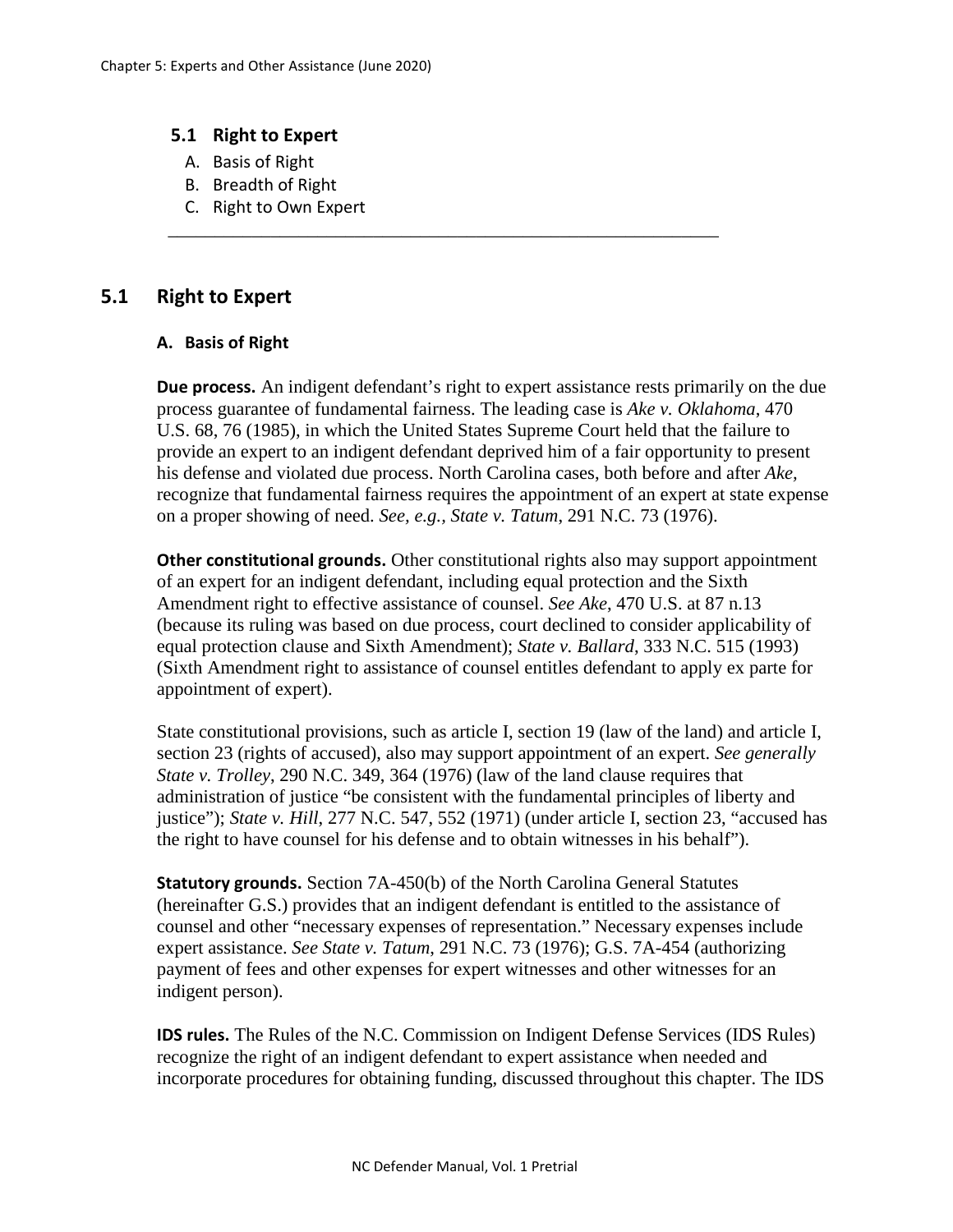Rules, available [here,](http://www.ncids.org/Attorney/IDSRules.html?c=Information%20for%20Counsel,%20IDS%20Rules) reinforce a defendant's constitutional and statutory rights to an expert; they do not alter them.

## **B. Breadth of Right**

The North Carolina courts have recognized that a defendant's right to expert assistance extends well beyond the specific circumstances presented in *Ake*, a capital case in which the defendant requested the assistance of a psychiatrist for the purpose of raising an insanity defense and contesting aggravating factors at sentencing.

**Type of case.** On a proper showing of need, an indigent defendant is entitled to expert assistance in both capital and noncapital cases. *See State v. Ballard*, 333 N.C. 515 (1993) (right to expert in noncapital murder case); *State v. Parks*, 331 N.C. 649 (1992) (right to expert in non-murder case).

**Type of expert.** An indigent defendant is entitled to any form of expert assistance necessary to his or her defense, not just the assistance of a psychiatrist. *See Ballard*, 333 N.C. 515, 518 (listing some of the experts considered by the North Carolina courts); *State v. Moore*, 321 N.C. 327 (1988) (defendant entitled to appointment of psychiatrist and fingerprint expert in same case).

**Stage of case.** A defendant has the right to the services of an expert on pretrial issues, such as suppression of a confession, as well as on issues that may arise in the guiltinnocence and sentencing phases of a trial or in post-conviction proceedings. *See State v. Taylor*, 327 N.C. 147 (1990) (recognizing right to expert assistance in post-conviction proceedings); *Moore*, 321 N.C. 327 (right to psychiatrist for purpose of assisting in preparation and presentation of motion to suppress confession); *State v. Gambrell*, 318 N.C. 249 (1986) (right to psychiatrist for both guilt and sentencing phases); *see also United States v. Cropp*, 127 F.3d 354 (4th Cir. 1997) (indigent defendant has right to gather psychiatric evidence relevant to sentencing, and trial judge may authorize psychiatric evaluation for this purpose).

**Other cases in which a defendant has the right to expert assistance.** For a discussion of the right to expert assistance in abuse, neglect, and dependency cases, see SARA DEPASQUALE & JAN S. SIMMONS, ABUSE, NEGLECT, DEPENDENCY, [AND TERMINATION OF](https://www.sog.unc.edu/resources/microsites/abuse-neglect-dependency-and-termination-parental-rights/chapter-2-key-people-definitions-and-concepts)  [PARENTAL RIGHTS PROCEEDINGS IN NORTH CAROLINA](https://www.sog.unc.edu/resources/microsites/abuse-neglect-dependency-and-termination-parental-rights/chapter-2-key-people-definitions-and-concepts) § 2.4E, at 46–48 (Funds for Experts and Other Expenses) (UNC School of Government, 2019).

## **C. Right to Own Expert**

Under *Ake* and North Carolina case law, a defendant has the right to an expert *for the defense,* not merely an independent expert employed by the court. Thus, the defense determines the work to be performed by the expert (although not, of course, the expert's conclusions). *See Ake*, 470 U.S. at 83 (defendant has right to psychiatrist to "assist in evaluation, preparation, and presentation of the defense"); *Gambrell*, 318 N.C. 249 (recognizing requirements of majority opinion in *Ake*); *Smith v. McCormick*, 914 F.2d